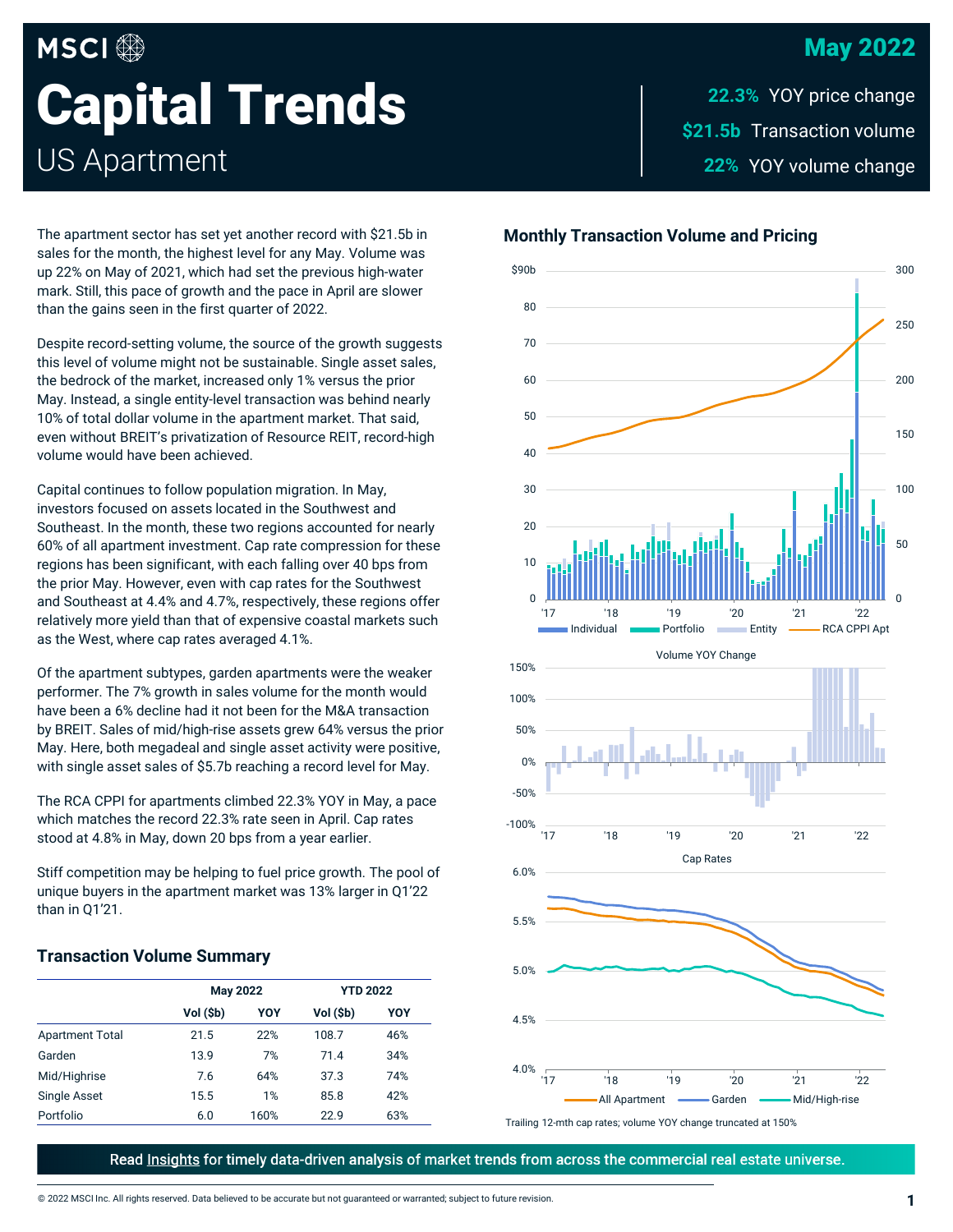

# Spotlight on Student Housing

On the heels of a record-breaking year for investment activity, the student housing sector continued to grow in the first quarter of 2022 and cap rates remained at record lows. Deal volume totaled \$2.4b in Q1'22, up 121% compared to the same period a year ago.

Sales growth at the start of the year was bolstered by sales of individual assets – the bedrock of the market. The \$1.8b in single asset trades was a record-high level for any first quarter and accounted for more than 75% of total sales volume. Portfolio sales activity more than doubled from a year ago to total \$545m.

Student housing cap rates, as measured by the RCA Hedonic Series (RCA HS), were at 5.1% in Q1 2022. (This cap rate series controls for quality and locational differences in the underlying sample.) The 5.1% figure is the same level as seen a year ago and still the lowest level the sector has shown. While student housing cap rates were static, the spread to comparable multifamily assets was not.

Most student housing properties are located on the outskirts of large universities, which are often situated outside of the major metros. The RCA HS cap rates for multifamily assets found in these non-major locales fell 40 bps from a year earlier and reached a record low of 4.5% in Q1'22. The spread between this series and student housing cap rates started to expand back in Q2'21 and now stands at 65 bps.

For the first five months of 2022, private capital sources were the largest source of capital for student housing properties. Their 62% market share was up from the average share of 47% they held in the same period for the years 2017-19, before the pandemic struck. Institutional/fund investors were the second largest class of investors year to date, capturing 28% of the market, up from the 20% average share they held in the first five months of 2017-19.

Blackstone is one of the leading buyers of student housing properties so far this year. While four other private and institutional players outpaced their acquisition activity through the end of May, Blackstone has more in the pipeline. BREIT, Blackstone's non-traded REIT, and other Blackstone funds plan to acquire American Campus Communities in a multibillion-dollar deal which is slated to close in the third quarter of 2022.

The momentum of construction starts in the student housing sector has not mirrored that of acquisition activity. In the four quarters through Q1'22, starts totaled 12,500 units, down 5% YOY. This is the seventh consecutive quarter, on a four-quarter trailing basis, that the sector has registered declines in construction starts. Despite increased demand for student housing, developers appear to be showing restraint.

As cap rates of traditional multifamily assets push to new record lows, the relative yield opportunity offered by student housing may further pique investor interest.

#### **Quarterly Deal Volume**



**Cap Rates**



#### **Investor Composition**



■ User/Other ■ Private ■ Listed/REIT ■ Institutional/Fund ■ Cross-Border

January through May for each period